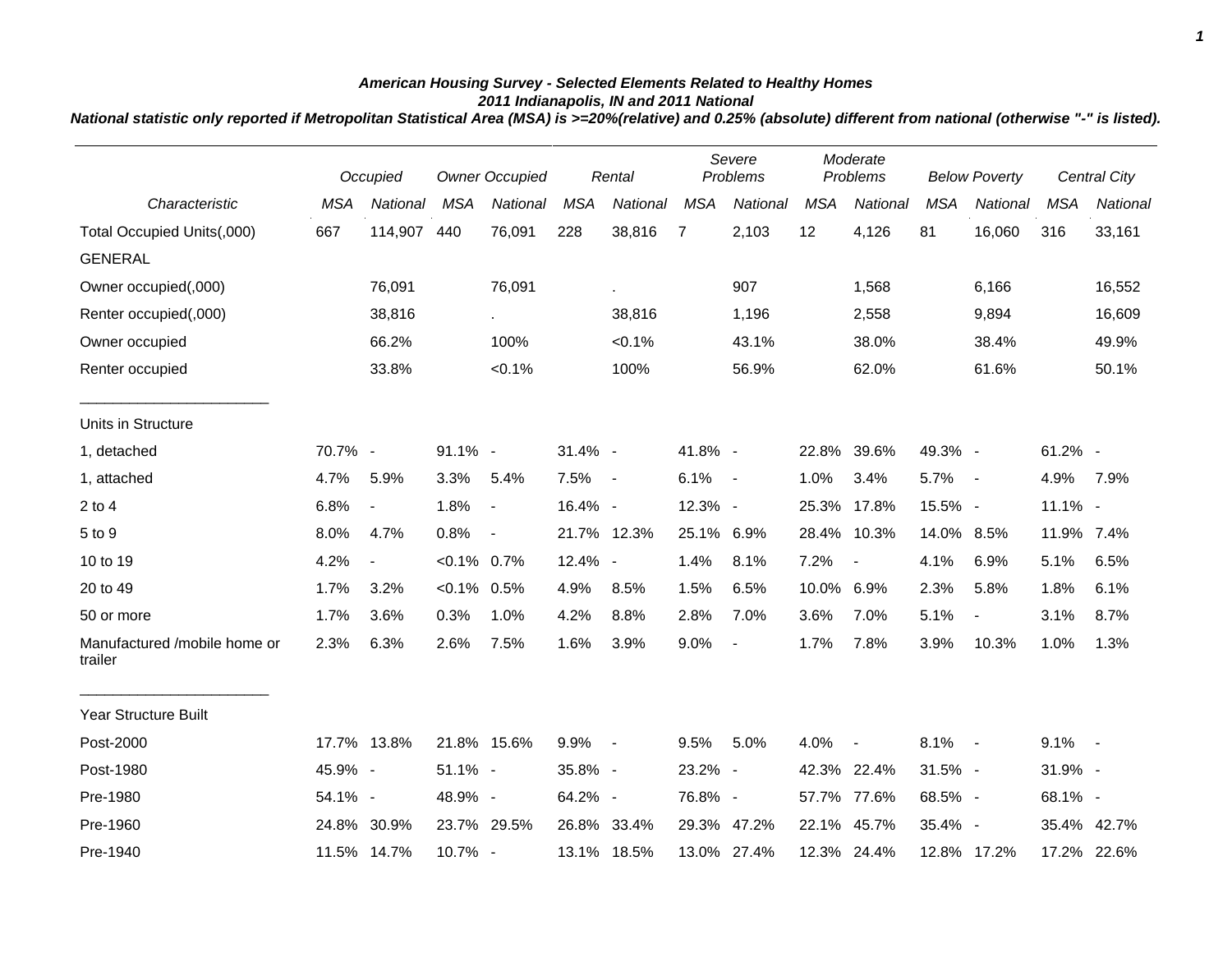|                                                        |         | Occupied                 |         | <b>Owner Occupied</b>    |            | Rental   |                | Severe<br>Problems |                | Moderate<br>Problems |            | <b>Below Poverty</b>     |            | Central City   |
|--------------------------------------------------------|---------|--------------------------|---------|--------------------------|------------|----------|----------------|--------------------|----------------|----------------------|------------|--------------------------|------------|----------------|
| Characteristic                                         | MSA     | National                 | MSA     | National                 | <b>MSA</b> | National | <b>MSA</b>     | National           | <b>MSA</b>     | National             | <b>MSA</b> | National                 | <b>MSA</b> | National       |
| Foundation (for 1-unit not<br>manufactured)            |         |                          |         |                          |            |          |                |                    |                |                      |            |                          |            |                |
| 1-Unit not manufactured(,000)                          | 504     | 80,505                   | 415     | 66,752                   | 89         | 13,753   | 4              | 1,040              | 3              | 1,772                | 45         | 7,844                    | 209        | 18,949         |
| With a basement under all of<br>house                  | 23.7%   | 32.7%                    |         | 23.7% 34.4%              | 23.9% -    |          | 15.1%          | 32.2%              |                | 36.9% 22.1%          | 23.8% -    |                          | 28.6% -    |                |
| With a basement under part of<br>house                 | 16.2%   | 10.6%                    |         | 17.6% 11.3%              | 10.1% 7.2% |          | 33.9% 7.9%     |                    | 31.5% 8.7%     |                      | 9.6%       | 7.3%                     | 17.9% 8.1% |                |
| With a crawl space                                     |         | 28.5% 22.1%              |         | 28.5% 21.4%              | 28.6% -    |          | 25.5% -        |                    | 12.5%          | 40.2%                | 29.5% -    |                          | 22.4% -    |                |
| On a concrete slab                                     | 30.7% - |                          | 29.5% - |                          | $36.1\%$ - |          | 25.5% -        |                    |                | 19.1% 23.7%          | 35.8% -    |                          |            | 30.5% 38.2%    |
| In some other way                                      | 0.9%    | 1.6%                     | 0.7%    | 1.4%                     | 1.3%       | 2.4%     | $< 0.1\%$ 6.1% |                    | $<0.1\%$ 5.3%  |                      | 1.2%       | 3.2%                     | 0.6%       | 1.6%           |
| <b>EXTERIOR</b>                                        |         |                          |         |                          |            |          |                |                    |                |                      |            |                          |            |                |
| <b>External Building Conditions (non</b><br>multiunit) |         |                          |         |                          |            |          |                |                    |                |                      |            |                          |            |                |
| Sagging roof                                           | 1.6%    | 2.0%                     | 1.4%    | 1.8%                     | 2.4%       | 2.9%     | 2.8%           | 9.0%               | 22.8%          | 11.4%                | 2.9%       | 3.8%                     | 1.7%       | 2.4%           |
| Missing roofing material                               | 2.7%    | 3.6%                     | 2.8%    | 3.4%                     | 2.0%       | 4.1%     | 3.3%           | 9.9%               | 20.3%          | 14.3%                | 3.7%       | 5.8%                     | 1.6%       | 3.8%           |
| Hole in roof                                           | 0.6%    | 1.5%                     | 0.5%    | 1.3%                     | 0.8%       | 2.4%     | 2.8%           | 7.6%               | 8.2%           | 11.9%                | 2.2%       | 3.4%                     | 0.5%       | 1.9%           |
| Missing bricks, siding, other<br>outside wall material | 2.2%    | $\blacksquare$           | 2.1%    | $\overline{\phantom{a}}$ | 2.6%       | 3.9%     | 16.3%          | 10.7%              | 35.8%          | 14.2%                | 4.2%       | $\overline{\phantom{a}}$ | 2.4%       | 3.2%           |
| Sloping outside walls                                  | 0.5%    | 1.2%                     | 0.4%    | 1.0%                     | 1.0%       | 2.2%     | $< 0.1\%$ 5.9% |                    | 18.9% 8.4%     |                      | 1.7%       | 2.3%                     | 0.6%       | 1.5%           |
| Boarded up windows                                     | 1.5%    | 1.0%                     | 1.0%    |                          | 3.9%       | 1.6%     | $< 0.1\%$ 4.5% |                    | 3.7%           | 6.1%                 | 3.3%       | 2.6%                     | 3.1%       | 1.5%           |
| Broken windows                                         | 3.7%    | $\overline{\phantom{a}}$ | 2.4%    | 3.7%                     | 9.7%       | 6.6%     | 3.3%           | 14.1%              | 31.7%          | 18.1%                | 10.2% -    |                          | 5.9%       | $\blacksquare$ |
| Bars on windows                                        | 0.9%    | 2.9%                     | 0.8%    | 2.7%                     | 1.1%       | 3.8%     | $< 0.1\%$ 4.2% |                    | $< 0.1\%$ 7.5% |                      | 1.7%       | 4.8%                     | 1.0%       | 8.9%           |
| Foundation crumbling or has open 3.9%<br>crack or hole |         | 5.4%                     | 3.8%    | 5.1%                     | 4.6%       | 6.8%     | 13.8% -        |                    |                | 41.1% 18.5%          | 6.6%       | 8.4%                     | 5.0%       | 6.4%           |
| None of the above                                      | 86.3% - |                          | 87.9% - |                          | 79.2% -    |          | 73.9% -        |                    |                | 34.3% 50.3%          | 72.0% -    |                          | 83.7% -    |                |
| None of the above(excluding bars) 87.0% -              |         |                          | 88.6% - |                          | 80.0% -    |          | 73.9% -        |                    |                | 34.3% 53.3%          | 73.2% -    |                          | 84.5% -    |                |
| Water Leakage During Last 12<br>Months                 |         |                          |         |                          |            |          |                |                    |                |                      |            |                          |            |                |

*2*

 $\overline{\phantom{0}}$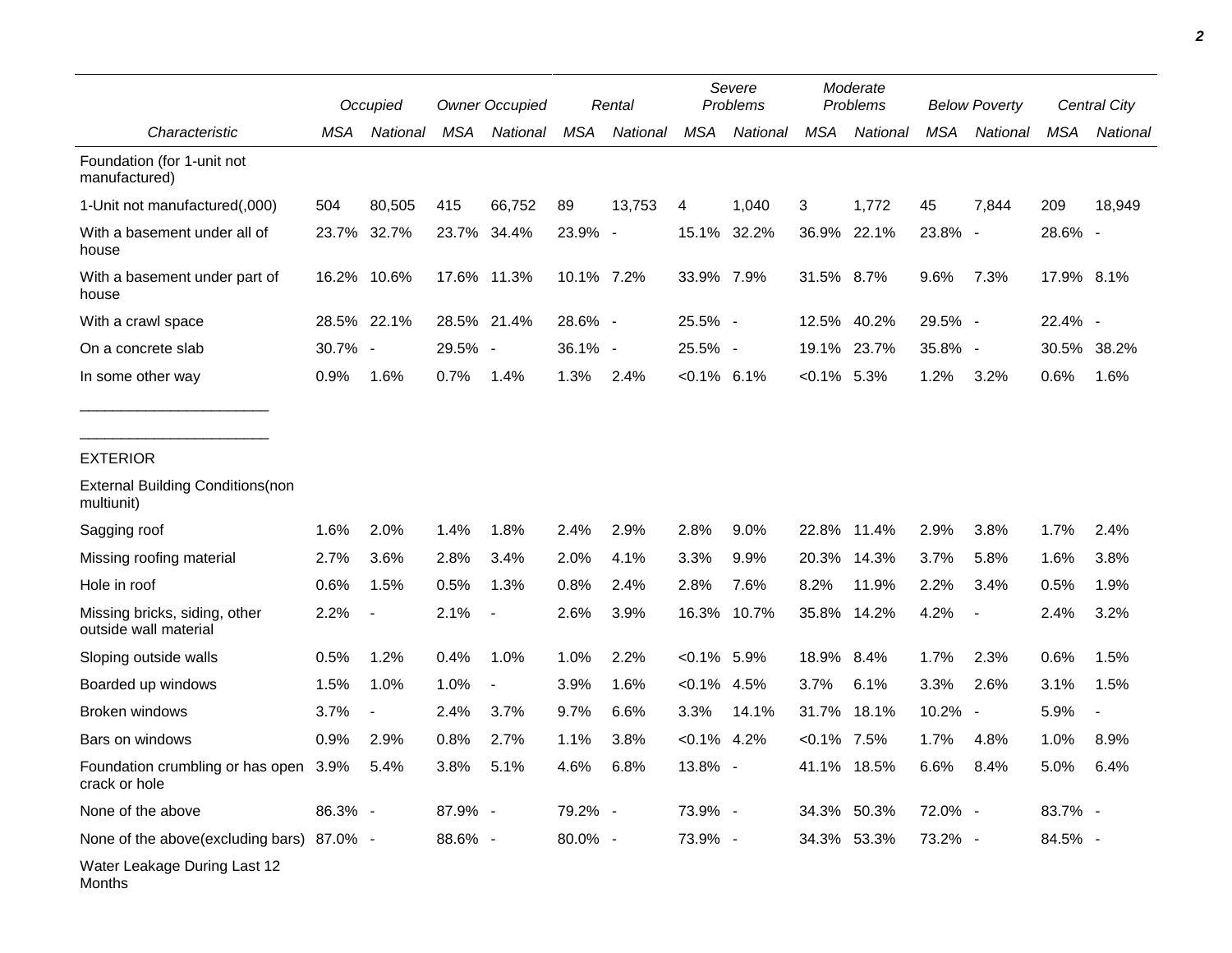|                                         | Occupied   |                          | <b>Owner Occupied</b> |                          | Rental     |                          | Severe<br>Problems |             | Moderate<br>Problems |                          | <b>Below Poverty</b> |                          | <b>Central City</b> |                          |
|-----------------------------------------|------------|--------------------------|-----------------------|--------------------------|------------|--------------------------|--------------------|-------------|----------------------|--------------------------|----------------------|--------------------------|---------------------|--------------------------|
| Characteristic                          | <b>MSA</b> | National                 | <b>MSA</b>            | National                 | <b>MSA</b> | National                 | <b>MSA</b>         | National    | <b>MSA</b>           | National                 | <b>MSA</b>           | National                 | <b>MSA</b>          | National                 |
| With leakage from outside<br>structure  | 12.1% -    |                          |                       | 14.4% 11.5%              | 7.7%       | 9.8%                     |                    | 34.7% 17.4% | 31.0% -              |                          | 11.0% -              |                          | 12.2% -             |                          |
| Roof                                    | 6.7%       | $\sim$ $-$               | 7.4%                  | $\overline{\phantom{a}}$ | 5.2%       | $\overline{\phantom{a}}$ |                    | 28.2% 10.0% | 19.8% -              |                          | 8.0%                 | $\overline{\phantom{a}}$ | 6.3%                | $\overline{\phantom{a}}$ |
| <b>Basement leak</b>                    | 2.5%       | $\blacksquare$           | 3.2%                  |                          | 1.3%       | $\blacksquare$           | 2.6%               |             | 5.6%                 | $\blacksquare$           | 3.2%                 | 1.9%                     | 3.5%                | 2.6%                     |
| Walls, closed windows, or doors<br>leak | 2.0%       | $\overline{\phantom{a}}$ | 2.4%                  | 1.8%                     | 1.2%       | 3.0%                     | 1.5%               | 4.7%        | 4.7%                 | 8.9%                     | 3.6%                 | 2.8%                     | 1.4%                | 2.9%                     |
| Other or Unknown exterior Leak          | 2.0%       | 1.2%                     | 2.3%                  | 1.1%                     | 1.3%       | $\blacksquare$           | 2.4%               | 2.9%        | 5.5%                 | 3.3%                     | 2.0%                 | 1.3%                     | 2.2%                | 1.4%                     |
| <b>INTERIOR</b>                         |            |                          |                       |                          |            |                          |                    |             |                      |                          |                      |                          |                     |                          |
| Damage                                  |            |                          |                       |                          |            |                          |                    |             |                      |                          |                      |                          |                     |                          |
| Holes in floors                         | 0.7%       | 1.0%                     | 0.4%                  | 0.7%                     | 1.2%       | 1.6%                     | 22.7% 7.2%         |             | 8.3%                 | $\overline{\phantom{a}}$ | 1.7%                 | 2.1%                     | 1.0%                | 1.3%                     |
| Open cracks or holes                    | 3.2%       | 5.2%                     | 2.6%                  | 4.2%                     | 4.2%       | 7.1%                     | 36.1%              | 18.1%       | 30.2% -              |                          | 6.0%                 | 8.6%                     | 4.3%                | 6.7%                     |
| Broken plaster or peeling paint         | 2.0%       | $\overline{\phantom{a}}$ | 1.4%                  | $\overline{\phantom{a}}$ | 3.1%       | $\blacksquare$           | 21.1% 8.3%         |             | 17.6% -              |                          | 3.8%                 | $\sim$                   | 3.1%                |                          |
| Water Leakage During Last 12<br>Months  |            |                          |                       |                          |            |                          |                    |             |                      |                          |                      |                          |                     |                          |
| With leakage from inside structure 8.9% |            | $\sim$ $-$               | 7.8%                  | $\blacksquare$           | $11.1\%$ - |                          | 36.0%              | 16.2%       |                      | 37.8% 25.1%              | 10.0% -              |                          | 11.5% -             |                          |
| Fixtures backed up or overflowed        | 1.6%       | $\overline{\phantom{a}}$ | 1.6%                  | $\blacksquare$           | 1.6%       | 2.3%                     | 1.6%               | 4.9%        | 3.5%                 | 6.6%                     | 1.8%                 | 2.2%                     | 2.6%                | $\overline{\phantom{a}}$ |
| Pipes leaked                            | 3.7%       | $\overline{\phantom{a}}$ | 3.0%                  | $\blacksquare$           | 5.0%       | $\blacksquare$           | 28.9%              | 8.4%        | 16.6%                | 12.5%                    | 5.4%                 | $\overline{\phantom{a}}$ | 4.5%                | $\overline{\phantom{a}}$ |
| Broken water heater                     | 1.0%       | $\blacksquare$           | 0.8%                  | $\overline{\phantom{a}}$ | 1.3%       | 0.8%                     | 2.4%               | 1.4%        | 1.1%                 | 2.0%                     | 0.4%                 | 1.0%                     | 0.9%                |                          |
| Other or Unknown                        | 3.0%       | $\blacksquare$           | 2.6%                  | 1.8%                     | 3.7%       | $\overline{\phantom{a}}$ | 3.1%               |             | 19.3%                | 6.0%                     | 3.1%                 | $\overline{\phantom{a}}$ | 4.0%                | 2.9%                     |
|                                         |            |                          |                       |                          |            |                          |                    |             |                      |                          |                      |                          |                     |                          |
| Rodents                                 |            |                          |                       |                          |            |                          |                    |             |                      |                          |                      |                          |                     |                          |
| Signs of rats in last 3 mon.            | 0.2%       | 1.0%                     | 0.2%                  | 0.9%                     | 0.2%       | 1.3%                     | $< 0.1\%$ 3.3%     |             | 1.1%                 | 3.6%                     | 0.2%                 | 1.8%                     | 0.2%                | 1.4%                     |
| Signs of mice in last 3 mon.            | 12.3% -    |                          | 12.6% -               |                          | 11.8% -    |                          |                    | 29.5% 17.7% | 9.3%                 | 20.0%                    | 14.3% -              |                          | 15.3% 9.9%          |                          |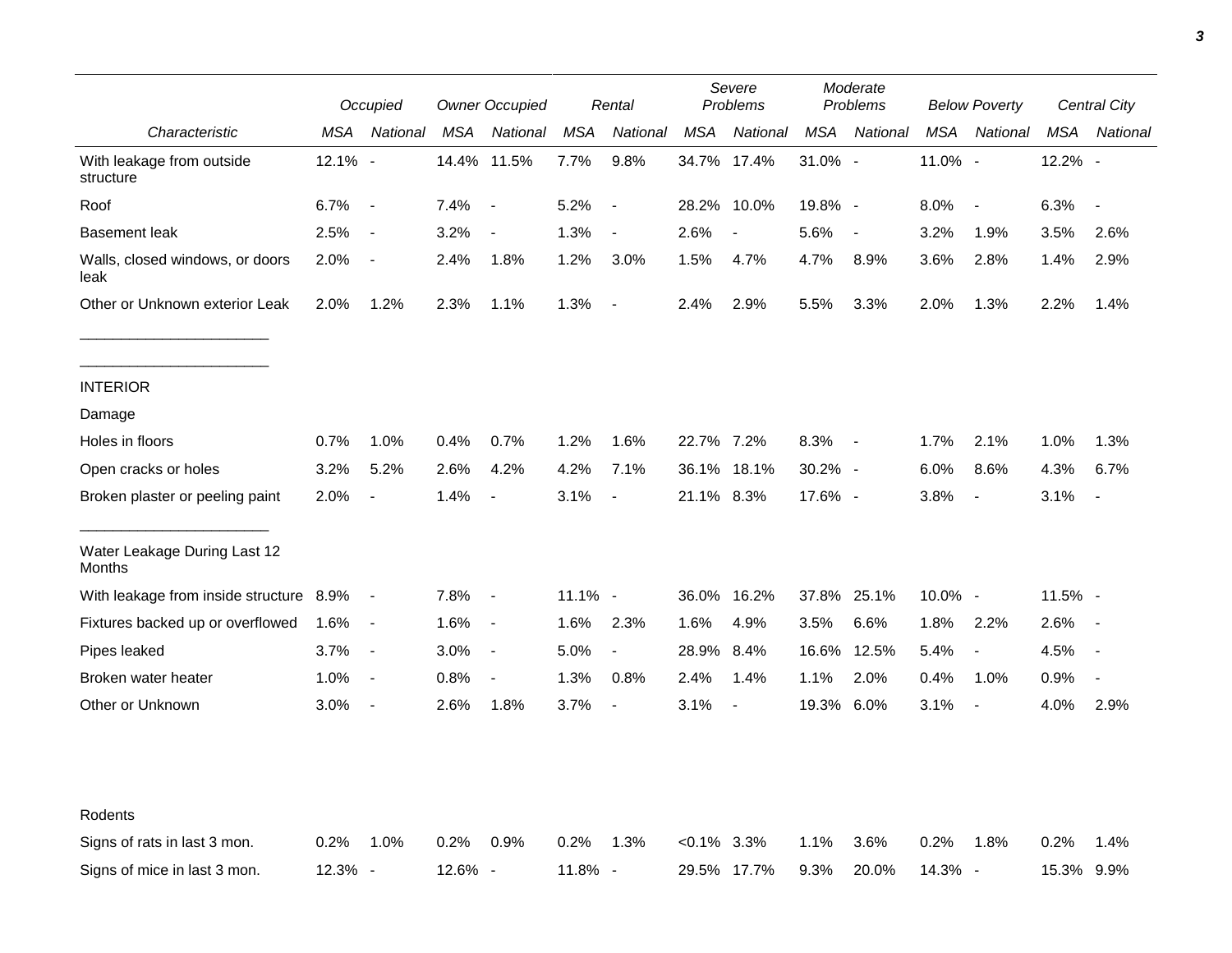|                                                           | Occupied    |                          | <b>Owner Occupied</b> |                          | Rental      |                          | Severe<br>Problems |             | Moderate<br>Problems |                          | <b>Below Poverty</b> |                          | <b>Central City</b> |                          |
|-----------------------------------------------------------|-------------|--------------------------|-----------------------|--------------------------|-------------|--------------------------|--------------------|-------------|----------------------|--------------------------|----------------------|--------------------------|---------------------|--------------------------|
| Characteristic                                            | MSA         | National                 | <b>MSA</b>            | National                 | <b>MSA</b>  | National                 | <b>MSA</b>         | National    | <b>MSA</b>           | National                 | <b>MSA</b>           | National                 | <b>MSA</b>          | National                 |
| Signs of rodents, not sure which<br>kind in last 3 mon.   | 0.1%        | 0.6%                     | 0.1%                  | 0.5%                     | 0.2%        | 0.8%                     | $< 0.1\%$ 1.5%     |             | $< 0.1\%$ 1.6%       |                          | 0.3%                 | 1.0%                     | 0.2%                | 0.7%                     |
| Electrical                                                |             |                          |                       |                          |             |                          |                    |             |                      |                          |                      |                          |                     |                          |
| No electrical wiring                                      | $< 0.1\%$ - |                          | $< 0.1\%$ 0.1%        |                          | $< 0.1\%$ - |                          | $<0.1\%$ 3.2%      |             | $< 0.1\%$            | 0.1%                     | $< 0.1\%$ 0.3%       |                          | $< 0.1\%$ -         |                          |
| Exposed wiring                                            | 1.9%        | $\sim$ $-$               | 1.4%                  | $\overline{\phantom{a}}$ | 2.9%        | 2.1%                     | 3.1%               | 6.2%        | 5.7%                 | 3.9%                     | 2.9%                 | $\overline{\phantom{a}}$ | 2.7%                | 1.6%                     |
| Rooms without electric outlets                            | 0.9%        | $\overline{\phantom{a}}$ | 1.0%                  | 0.6%                     | 0.8%        | 1.2%                     | $< 0.1\%$          | 6.5%        | 6.2%                 | 2.2%                     | 0.8%                 | 1.4%                     | 1.0%                | $\overline{\phantom{a}}$ |
| Fuses/breakers blown in last 3<br>mon.                    | 8.9%        | $\overline{\phantom{a}}$ | 8.3%                  | $\overline{\phantom{a}}$ | 10.1% -     |                          | 31.8%              | 14.7%       | 14.4%                | $\overline{\phantom{a}}$ | 10.9% -              |                          | 10.7% -             |                          |
| Sanitation                                                |             |                          |                       |                          |             |                          |                    |             |                      |                          |                      |                          |                     |                          |
| Lacking complete kitchen facilities                       | 1.4%        | 1.7%                     | 0.1%                  | 0.6%                     | 4.0%        | $\overline{\phantom{a}}$ | 20.7% 8.4%         |             | 68.7%                | 44.4%                    | 4.5%                 | 3.3%                     | 2.8%                |                          |
| Lacking some or all plumbing<br>facilities                | 0.6%        | 1.3%                     | 0.3%                  | 0.8%                     | 1.1%        | 2.1%                     |                    | 54.3% 68.2% | $< 0.1\%$            | $0.0\%$                  | 0.8%                 | 2.1%                     | 0.7%                | 1.8%                     |
| Water not safe to drink                                   | 7.4%        |                          | 6.1%                  | $\blacksquare$           |             | 10.0% 12.3%              | 28.7%              | 14.7%       | 11.1%                | 14.9%                    | 11.2% -              |                          | 9.1%                |                          |
| Water stoppage in last 3 mon.                             | 2.9%        | 4.0%                     | 1.9%                  | 3.5%                     | 4.9%        | $\overline{\phantom{a}}$ | $< 0.1\%$ 8.3%     |             | 5.2%                 | 9.4%                     | 3.1%                 | 4.8%                     | 3.8%                |                          |
| No flush toilets working some time 1.3%<br>in last 3 mon. |             | 1.9%                     | 0.7%                  | 1.1%                     | 2.5%        | 3.4%                     | 19.3% 5.7%         |             | 3.1%                 | 9.8%                     | 2.3%                 | 3.4%                     | 2.1%                | $\overline{\phantom{a}}$ |
| With sewage disposal breakdowns 0.9%<br>in last 3 mon.    |             | 1.4%                     | 0.6%                  | 1.2%                     | 1.5%        | $\overline{\phantom{a}}$ | 1.5%               | 3.7%        | 4.6%                 | $\overline{\phantom{a}}$ | 1.6%                 | 2.0%                     | 1.1%                | 1.6%                     |
| Septic tank, cesspool, chemical<br>toilet                 |             | 13.4% 19.6%              |                       | 18.0% 25.7%              | 4.4%        | 7.5%                     |                    | 12.1% 15.6% |                      | $< 0.1\%$ 16.1%          | 6.8%                 | 14.7%                    | 6.7%                | 1.3%                     |
| With septic tank or cesspool<br>breakdowns in last 3 mon. | 0.1%        | $\sim$                   | 0.1%                  | $\overline{\phantom{a}}$ | 0.1%        | $\overline{\phantom{a}}$ | $<0.1\%$ 0.8%      |             | $< 0.1\%$ 0.8%       |                          | 0.5%                 | $\overline{\phantom{a}}$ | $< 0.1\%$ -         |                          |
| <b>HEATING/FUEL</b>                                       |             |                          |                       |                          |             |                          |                    |             |                      |                          |                      |                          |                     |                          |
| <b>Main Heating Equipment</b>                             |             |                          |                       |                          |             |                          |                    |             |                      |                          |                      |                          |                     |                          |
| Warm-air furnace                                          |             | 85.2% 64.1%              | 84.6% -               |                          |             | 86.4% 56.7%              |                    | 72.8% 47.8% |                      | 86.9% 39.1%              |                      | 89.4% 57.3%              |                     | 86.4% 62.8%              |

Steam or hot water system 1.5% 11.0% 1.3% 9.7% 1.8% 13.5% 2.9% 18.6% 3.3% 14.0% 3.2% 10.9% 1.3% 15.6%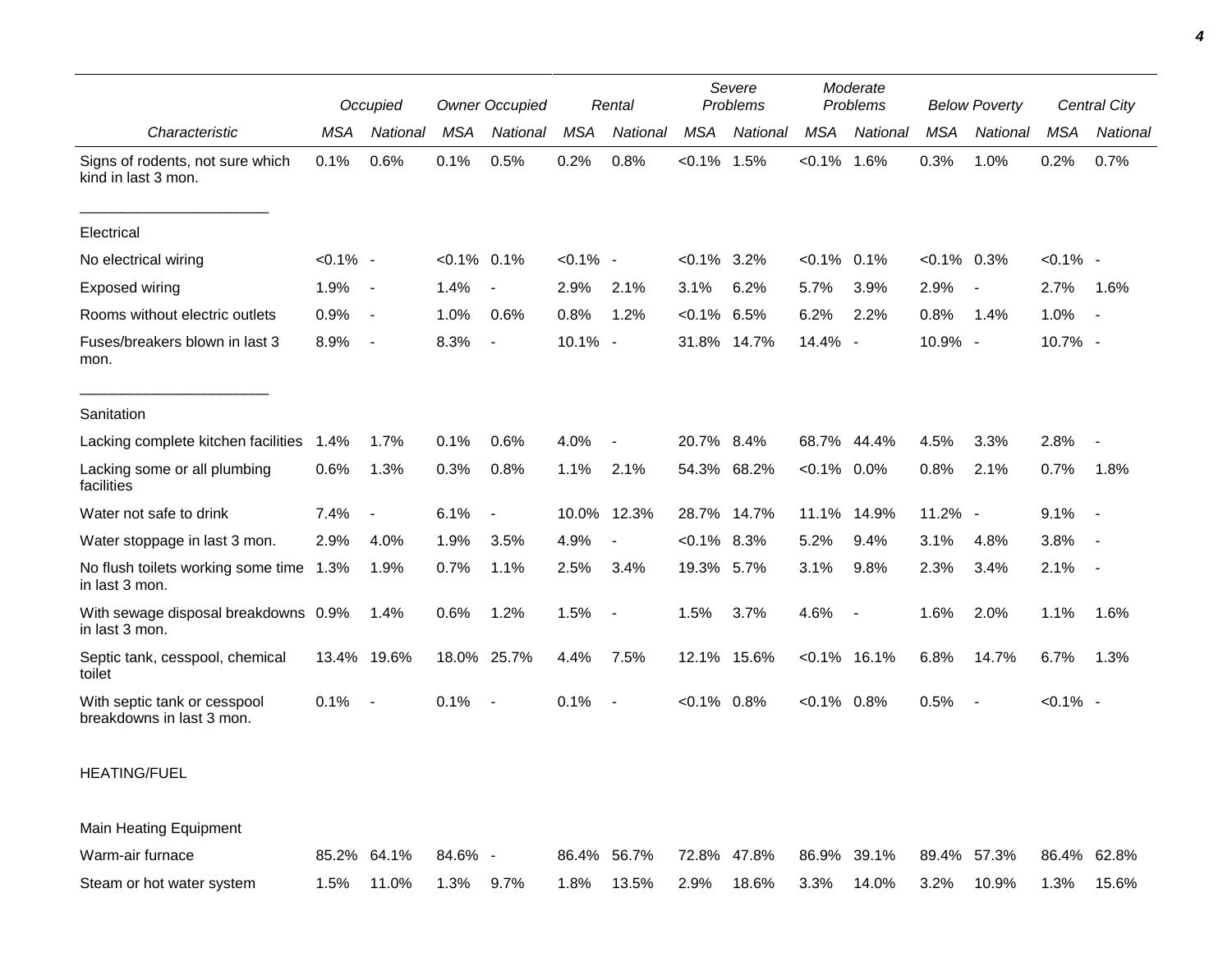|                                                         |                | Occupied                 |                | <b>Owner Occupied</b> |                | Rental              |                | Severe<br>Problems  |                | Moderate<br>Problems |                | <b>Below Poverty</b> |                | <b>Central City</b>      |  |
|---------------------------------------------------------|----------------|--------------------------|----------------|-----------------------|----------------|---------------------|----------------|---------------------|----------------|----------------------|----------------|----------------------|----------------|--------------------------|--|
| Characteristic                                          | <b>MSA</b>     | National                 | <b>MSA</b>     | National              | <b>MSA</b>     | National            | <b>MSA</b>     | National            | <b>MSA</b>     | National             | <b>MSA</b>     | National             | <b>MSA</b>     | National                 |  |
| Electric heat pump                                      | 8.3%           | 11.8%                    | 10.5%          | 12.9%                 | 4.1%           | 9.6%                | 1.5%           | 7.1%                | 4.3%           | $\blacksquare$       | 2.3%           | 9.7%                 | 7.4%           | $\overline{\phantom{a}}$ |  |
| Built-in electric units                                 | 3.1%           | 4.2%                     | 2.1%           | 2.6%                  | 5.0%           | 7.4%                | 22.7% 5.2%     |                     | 1.0%           | 5.6%                 | 3.3%           | 5.9%                 | 2.9%           | 3.9%                     |  |
| Floor, wall, or other built-in hot air<br>without ducts | 1.1%           | 3.9%                     | 0.9%           | 2.4%                  | 1.5%           | 6.9%                | $< 0.1\%$ 7.0% |                     | 2.8%           | 5.6%                 | 1.1%           | 6.7%                 | 1.2%           | 5.2%                     |  |
| Room heaters with flue                                  | 0.4%           | 0.8%                     | 0.1%           | 0.7%                  | 0.8%           | $\blacksquare$      | $< 0.1\%$ 1.1% |                     | $< 0.1\%$ 1.1% |                      | 0.3%           | 1.4%                 | 0.5%           | $\overline{\phantom{a}}$ |  |
| Room heaters without flue                               | $< 0.1\%$ -    |                          | $< 0.1\%$ -    |                       | $< 0.1\%$ -    |                     | $< 0.1\%$ 2.5% |                     |                | $< 0.1\%$ 25.2%      | $< 0.1\%$ 2.2% |                      | $< 0.1\%$ 0.7% |                          |  |
| Portable electric heaters                               | 0.2%           | 1.2%                     | 0.2%           | 0.9%                  | 0.3%           | 1.8%                | $< 0.1\%$ 3.9% |                     | $< 0.1\%$ 2.0% |                      | 0.2%           | 3.0%                 | 0.3%           | 1.4%                     |  |
| <b>Stoves</b>                                           | 0.1%           | 0.9%                     | 0.1%           | 1.2%                  | 0.1%           | 0.5%                | $< 0.1\%$ 4.0% |                     | 1.7%           | 1.0%                 | 0.2%           | 1.2%                 | $< 0.1\%$ 0.1% |                          |  |
| Fireplace with inserts                                  | $< 0.1\%$ 0.2% |                          | $< 0.1\%$ 0.2% |                       | $< 0.1\%$ -    |                     | $< 0.1\%$ 0.1% |                     | $< 0.1\%$      | 0.1%                 | $< 0.1\%$ 0.1% |                      | $< 0.1\%$ -    |                          |  |
| Fireplace without inserts                               | $< 0.1\%$ -    |                          | $< 0.1\%$ -    |                       |                | $< 0.1\%$ $< 0.1\%$ | $< 0.1\%$ 0.2% |                     | $< 0.1\%$ 0.1% |                      | $< 0.1\%$ 0.1% |                      | $< 0.1\%$ -    |                          |  |
| Other                                                   | 0.1%           | $\overline{\phantom{a}}$ | 0.1%           | $\sim$                | $< 0.1\%$ 0.4% |                     | $< 0.1\%$ 1.1% |                     | $<0.1\%$ 0.3%  |                      | $< 0.1\%$ 0.7% |                      | $< 0.1\%$ 0.3% |                          |  |
| No heating equipment                                    | $< 0.1\%$ 0.4% |                          | $< 0.1\%$ 0.3% |                       | $< 0.1\%$ 0.7% |                     | $< 0.1\%$ -    |                     | $< 0.1\%$ 0.7% |                      | $< 0.1\%$ 0.6% |                      | $< 0.1\%$ 0.7% |                          |  |
| Cooking stove                                           | $< 0.1\%$ 0.1% |                          | $< 0.1\%$ -    |                       | $< 0.1\%$ 0.1% |                     | $< 0.1\%$ 0.2% |                     | $<0.1\%$ 0.3%  |                      | $< 0.1\%$ 0.2% |                      | $< 0.1\%$ 0.1% |                          |  |
| Water Heating Fuel                                      |                |                          |                |                       |                |                     |                |                     |                |                      |                |                      |                |                          |  |
| Electricity                                             | 44.5% -        |                          | 38.9% -        |                       | 55.4% -        |                     |                | 58.1% 38.7%         | 67.1%          | 39.0%                | 47.7% -        |                      |                | 43.5% 31.9%              |  |
| Gas, LP/bottled gas                                     | 55.4% -        |                          | 61.0% -        |                       | 44.5% -        |                     |                | 41.9% 53.8%         |                | 32.9% 55.2%          | 51.9% -        |                      | 56.4% -        |                          |  |
| Fuel oil                                                | $< 0.1\%$ 4.1% |                          | $< 0.1\%$ 4.0% |                       | $< 0.1\%$ 4.3% |                     | $< 0.1\%$ 6.5% |                     | $< 0.1\%$ 5.1% |                      | $< 0.1\%$ 3.6% |                      | $< 0.1\%$ 5.0% |                          |  |
| Kerosene or other liquid fuel                           | $< 0.1\%$ -    |                          | $< 0.1\%$ -    |                       | $< 0.1\%$ -    |                     |                | $< 0.1\%$ $< 0.1\%$ | $< 0.1\%$ 0.1% |                      | $< 0.1\%$ -    |                      | $< 0.1\%$ -    |                          |  |
| Other                                                   | 0.1%           | 0.4%                     | 0.1%           | 0.4%                  | 0.1%           | $\blacksquare$      | $< 0.1\%$ 1.0% |                     | $< 0.1\%$      | 0.5%                 | 0.4%           | $\blacksquare$       | 0.1%           | $\sim$                   |  |
| Clothes Dryer(,000)                                     | 578            | 93,052                   | 430            | 72,397                | 149            | 20,655              | 6              | 1,139               | 4              | 2,344                | 58             | 9,825                | 248            | 21,908                   |  |
| Have Clothes Dryer                                      | 86.6% -        |                          | 97.7% -        |                       | 65.3% -        |                     |                | 86.4% 54.2%         | 37.0%          | 56.8%                | 71.8% -        |                      | 78.5% -        |                          |  |
| Electricity                                             | 88.1% -        |                          | 86.1% -        |                       | 94.0% -        |                     | 86.3% -        |                     | 91.6% -        |                      | 91.4% -        |                      | 87.3% -        |                          |  |
| Gas, LP gas (liquid propane)                            |                | 11.9% 21.8%              | 13.9% 23.5%    |                       | 6.0%           | 15.8%               |                | 13.7% 21.0%         | 8.4%           | 17.5%                | 8.6%           | 17.8%                |                | 12.6% 25.6%              |  |
| Other                                                   | $< 0.1\%$ -    |                          | $< 0.1\%$ -    |                       | $< 0.1\%$ 0.1% |                     | $< 0.1\%$ 0.1% |                     |                | $< 0.1\%$ $< 0.1\%$  | $< 0.1\%$ 0.1% |                      | $< 0.1\%$ -    |                          |  |

Heating Problems

\_\_\_\_\_\_\_\_\_\_\_\_\_\_\_\_\_\_\_\_\_\_\_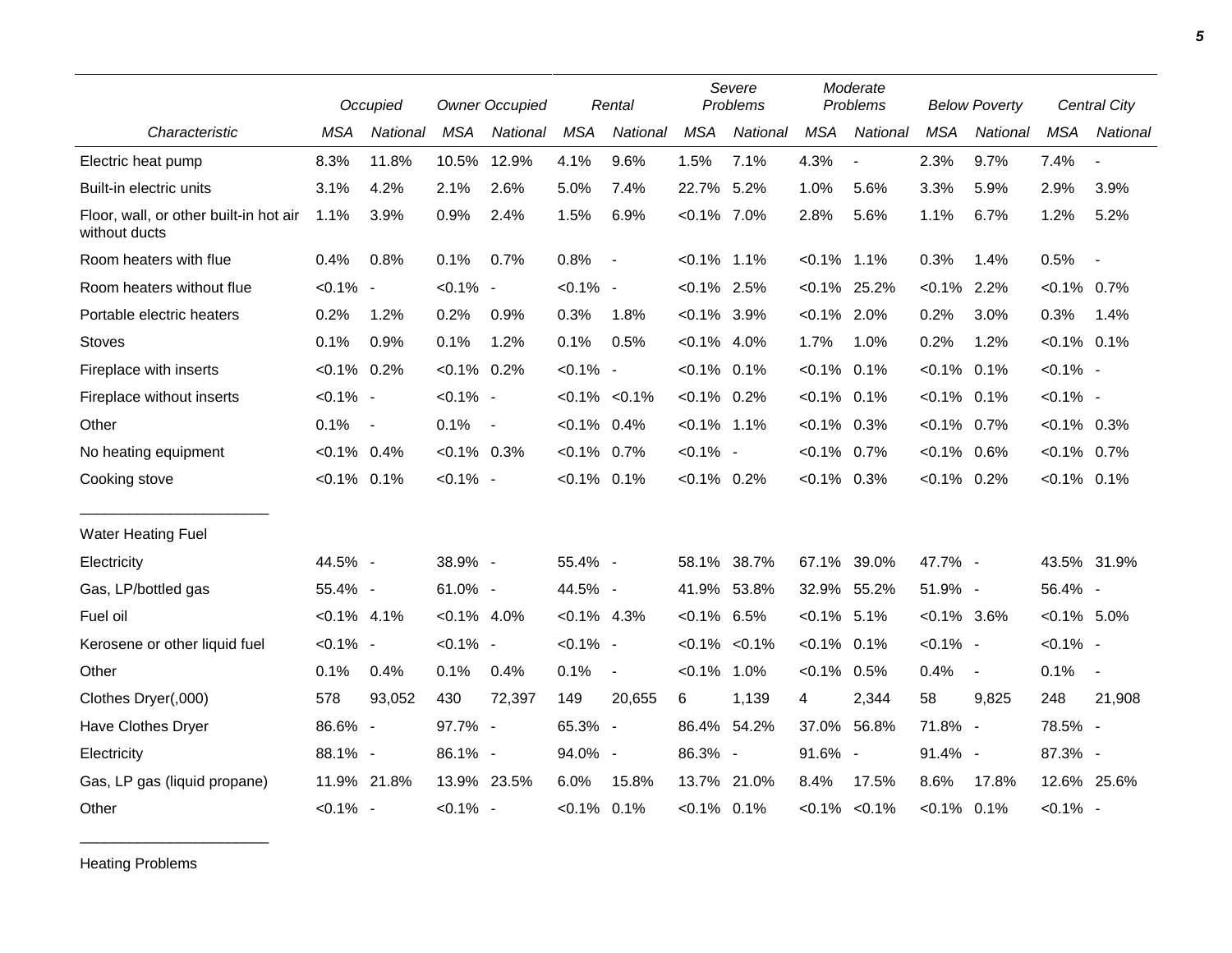|                                                             |                | Occupied                 |                | <b>Owner Occupied</b> |             | Rental                   |                | Severe<br>Problems       |                | Moderate<br>Problems     |                | <b>Below Poverty</b>     |                | <b>Central City</b> |  |
|-------------------------------------------------------------|----------------|--------------------------|----------------|-----------------------|-------------|--------------------------|----------------|--------------------------|----------------|--------------------------|----------------|--------------------------|----------------|---------------------|--|
| Characteristic                                              | MSA            | National                 | <b>MSA</b>     | National              | <b>MSA</b>  | National                 | <b>MSA</b>     | National                 | <b>MSA</b>     | National                 | MSA            | <b>National</b>          | <b>MSA</b>     | National            |  |
| Uncomfortably cold for 24 hours or 9.2%<br>more last winter |                | $\blacksquare$           | 8.3%           | $\overline{a}$        | 11.7% -     |                          | 63.0% 43.7%    |                          |                | 37.4% 22.2%              | 10.2%          | 13.7%                    | 11.8% -        |                     |  |
| Heating equipment breakdowns                                | 2.8%           | $\overline{\phantom{a}}$ | 2.8%           | 1.9%                  | 2.7%        | $\overline{\phantom{a}}$ | 32.1% -        |                          | 3.7%           | $\overline{\phantom{a}}$ | 3.2%           | $\overline{\phantom{a}}$ | 3.9%           | 3.0%                |  |
| Other causes                                                | 5.4%           | $\overline{\phantom{a}}$ | 5.3%           |                       | 5.6%        | $\overline{\phantom{a}}$ | 27.9% 11.0%    |                          | 15.6% -        |                          | 5.3%           | 8.0%                     | 6.1%           |                     |  |
| Utility interruption                                        | 1.1%           | 1.9%                     | 0.8%           | 2.3%                  | 1.7%        | 1.1%                     | $< 0.1\%$      | 1.5%                     | 1.5%           | 1.9%                     | 1.7%           | $\overline{\phantom{a}}$ | 1.2%           |                     |  |
| Inadequate heating capacity                                 | 1.3%           | $\overline{\phantom{a}}$ | 1.4%           | 0.7%                  | 1.0%        | 2.0%                     | 1.6%           | 3.9%                     | 4.5%           | 5.4%                     | 0.6%           | 2.2%                     | 1.2%           | 1.7%                |  |
| Inadequate insulation                                       | 1.4%           | 1.1%                     | 1.1%           | 0.7%                  | 1.9%        | $\overline{\phantom{a}}$ | 23.9%          | 3.1%                     | 4.7%           | $\blacksquare$           | 2.1%           | $\overline{\phantom{a}}$ | 1.9%           | 1.4%                |  |
| Cost of heating                                             | 0.8%           | $\overline{\phantom{a}}$ | 0.8%           |                       | 0.7%        | 1.1%                     | 2.4%           | 1.7%                     | 1.1%           | 2.8%                     | 0.7%           | 1.3%                     | 0.6%           | 0.8%                |  |
| Other                                                       | 1.4%           | $\blacksquare$           | 1.6%           | 1.2%                  | 0.9%        | 1.6%                     | $< 0.1\%$ 3.5% |                          | 6.0%           | 3.2%                     | 0.9%           | 1.8%                     | 1.6%           |                     |  |
| SELECTED PHYSICAL<br><b>PROBLEMS</b>                        |                |                          |                |                       |             |                          |                |                          |                |                          |                |                          |                |                     |  |
| Severe Physical Problems(,000)                              | $\mathbf{7}$   | 2,103                    | 3              | 907                   | 4           | 1,196                    | 7              | 2,103                    |                |                          | 1              | 522                      | $\sqrt{5}$     | 909                 |  |
| Severe physical problems                                    | 1.1%           | 1.8%                     | 0.7%           | 1.2%                  | 1.9%        | 3.1%                     | 100%           | $\overline{\phantom{a}}$ |                |                          | 1.4%           | 3.3%                     | 1.5%           | 2.7%                |  |
| Plumbing                                                    | 0.6%           | 1.2%                     | 0.3%           | 0.8%                  | 1.1%        | 2.1%                     |                | 54.3% 68.2%              |                |                          | 0.8%           | 2.1%                     | 0.7%           | 1.8%                |  |
| Heating                                                     | 0.3%           | 0.5%                     | 0.3%           |                       | 0.2%        | 0.9%                     | 24.6% -        |                          |                |                          | 0.2%           | 1.1%                     | 0.4%           | 0.8%                |  |
| Electric                                                    | $< 0.1\%$ 0.1% |                          | $< 0.1\%$ 0.1% |                       | $< 0.1\%$ - |                          | $< 0.1\%$ 3.1% |                          |                |                          | $< 0.1\%$      | 0.1%                     | $< 0.1\%$ -    |                     |  |
| Hallways                                                    | $< 0.1\%$      | $0.0\%$                  | $< 0.1\%$      | $0.0\%$               | $< 0.1\%$   | 0.0%                     | $< 0.1\%$ 0.0% |                          |                |                          | $< 0.1\%$ 0.0% |                          | $< 0.1\%$ 0.0% |                     |  |
| Upkeep                                                      | 0.2%           | $\overline{\phantom{a}}$ | 0.1%           | $\blacksquare$        | 0.6%        | 0.1%                     | 21.1% 2.5%     |                          |                |                          | 0.3%           | $\blacksquare$           | 0.4%           | 0.1%                |  |
| Moderate Physical Problems(,000)                            | 12             | 4,126                    | $\overline{2}$ | 1,568                 | 10          | 2,558                    | $\mathbf{r}$   |                          | 12             | 4,126                    | 5              | 1,170                    | 10             | 1,628               |  |
| Moderate physical problems                                  | 1.8%           | 3.6%                     | 0.4%           | 2.1%                  | 4.3%        | 6.6%                     |                |                          | 100%           | $\blacksquare$           | 6.1%           | 7.3%                     | 3.0%           | 4.9%                |  |
| Plumbing                                                    | $< 0.1\%$ -    |                          | $< 0.1\%$      | 0.1%                  | 0.1%        | 0.4%                     |                |                          | 1.0%           | 5.2%                     | $< 0.1\%$      | 0.4%                     | $< 0.1\%$ -    |                     |  |
| Heating                                                     | $< 0.1\%$ 0.9% |                          | $< 0.1\%$      | 0.8%                  | $< 0.1\%$   | 1.1%                     |                |                          |                | $< 0.1\%$ 25.2%          | $< 0.1\%$ 2.1% |                          | $< 0.1\%$ 0.7% |                     |  |
| Upkeep                                                      | 1.2%           | 1.6%                     | 0.1%           | 0.5%                  | 3.4%        | $\overline{\phantom{a}}$ |                |                          | 68.7%          | 44.4%                    | 4.5%           | 2.9%                     | 2.3%           | $\blacksquare$      |  |
| Hallways                                                    | $< 0.1\%$      | 0.0%                     | $< 0.1\%$      | 0.0%                  | $< 0.1\%$   | 0.0%                     |                |                          | $< 0.1\%$ 0.0% |                          | $< 0.1\%$      | 0.0%                     | $< 0.1\%$ 0.0% |                     |  |
| Kitchen                                                     | 0.6%           | 1.0%                     | 0.4%           |                       | 0.8%        | 1.7%                     |                |                          | 32.3% -        |                          | 1.6%           | 2.3%                     | 0.8%           | 1.6%                |  |

\_\_\_\_\_\_\_\_\_\_\_\_\_\_\_\_\_\_\_\_\_\_\_